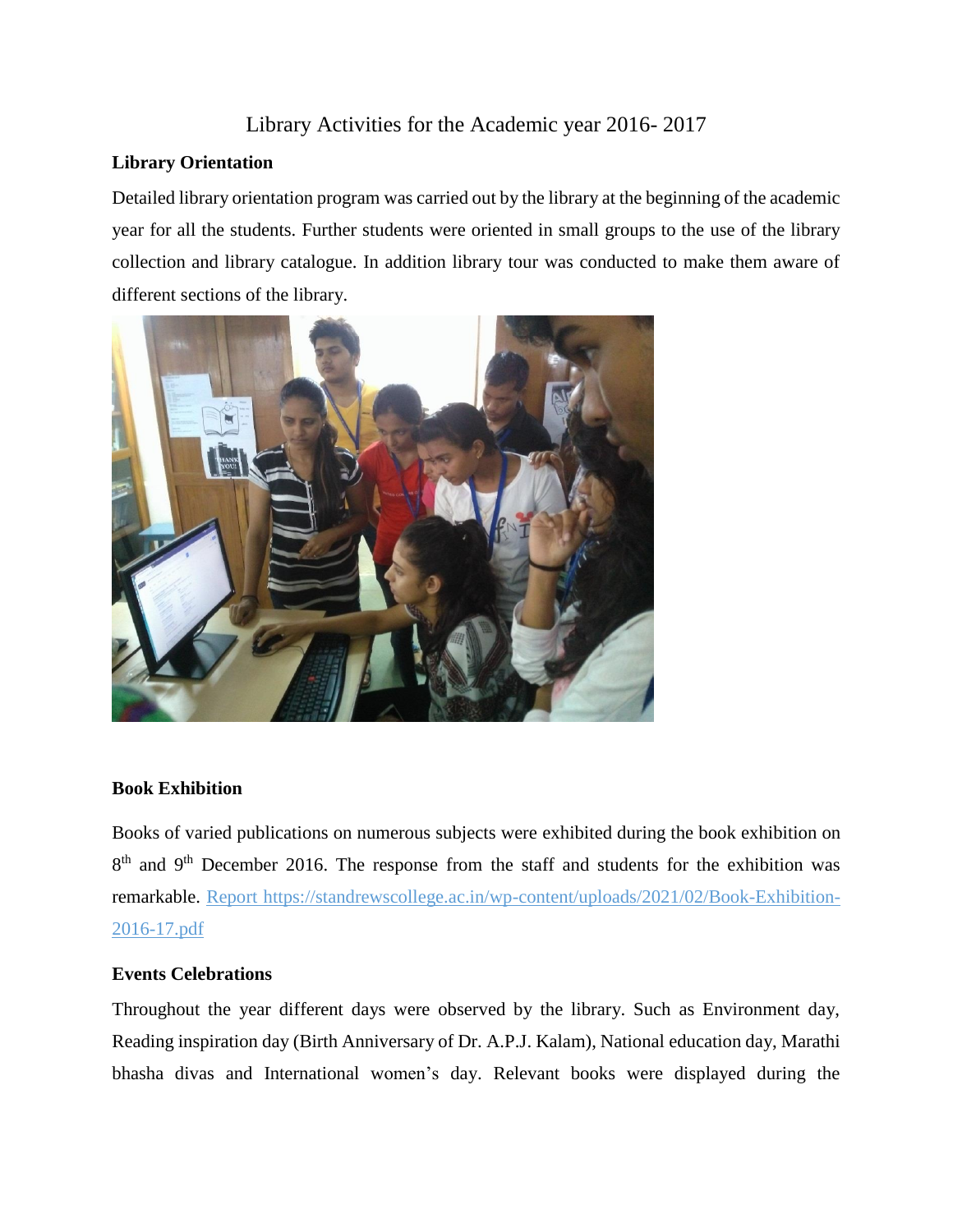celebrations of these days, in order to inculcate values and highlight the importance of these themes among the students.

Reading Inspirational day



## **Other Activities**

- In the academic year 2016- 2017, subscription to N-list- the project of INFLIBNET is continued and memberships of British Council Library and American Library are sustained.
- Theme based book display was organized during the year in order to motivate students for reading.
- Institutional repository updated with the faculty publications.